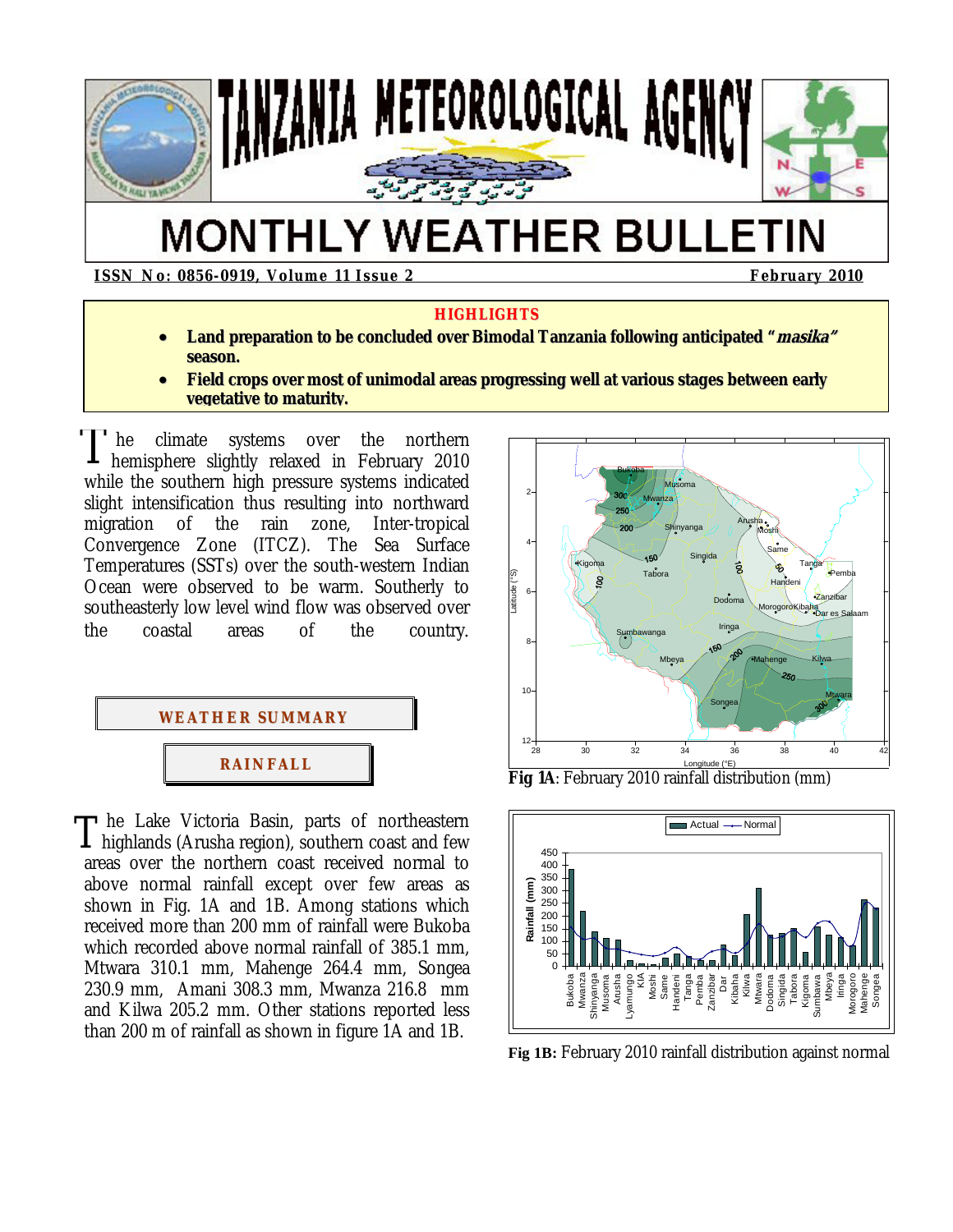#### **Volume 11, Issue 2 February 2010**

#### **MEAN AIR TEMPERATURE**

During the month under review the country experienced warm to hot temperatures whereas experienced warm to hot temperatures whereas high altitude areas of the country (southwestern and northeastern highlands) experienced warm temperatures as indicated in Figure 2A.



Longitude (°E) **Fig2A**: February 2010 Mean Maximum Temperature (°C)



 $(^{\circ}C)$ 

Mean maximum air temperatures recorded ranged between 26 ºC and 34 ºC. The highest absolute maximum temperature of 34.2 °C was recorded at Dar es Salaam during the third dekad of the month. The lowest mean maximum temperature was 24.1°C at Sumbawanga in the southwestern highlands.

The mean minimum air temperatures recorded ranged from 14  $\degree$ C to 26  $\degree$ C. The lowest value of mean minimum temperatures recorded was 14.3 °C at Mbeya in the southwestern highlands while the highest value of 26.2 °C was Dar es Salaam over the coastal belt.

#### **MEAN SUNSHINE HOURS**

unshine duration records across the country Unshine duration records across the country<br>during February show that the mean bright sunshine hours ranged from about 5 hrs/day over southwestern highlands to more than 9 hrs/day over northern coast areas as shown in Figure 3.



**Fig 3:** February 2010 Mean Sunshine Hours (hrs/day)

## **MEAN WI ND SPEED**

ean wind speeds across the country ranged Mean wind speeds across the country ranged between 3 to more than 10 km/hr during the month of February as shown in Figure 4. Some parts of southwestern highlands experienced wind speeds exceeding 10 km/hr. Low wind speed of below 4 km/hr was recorded over some parts of northeastern highlands (Lyamungo). Windy conditions experienced over some parts of southwestern highlands (Mbeya) and north eastern highlands (Same) enhanced evaporation rates.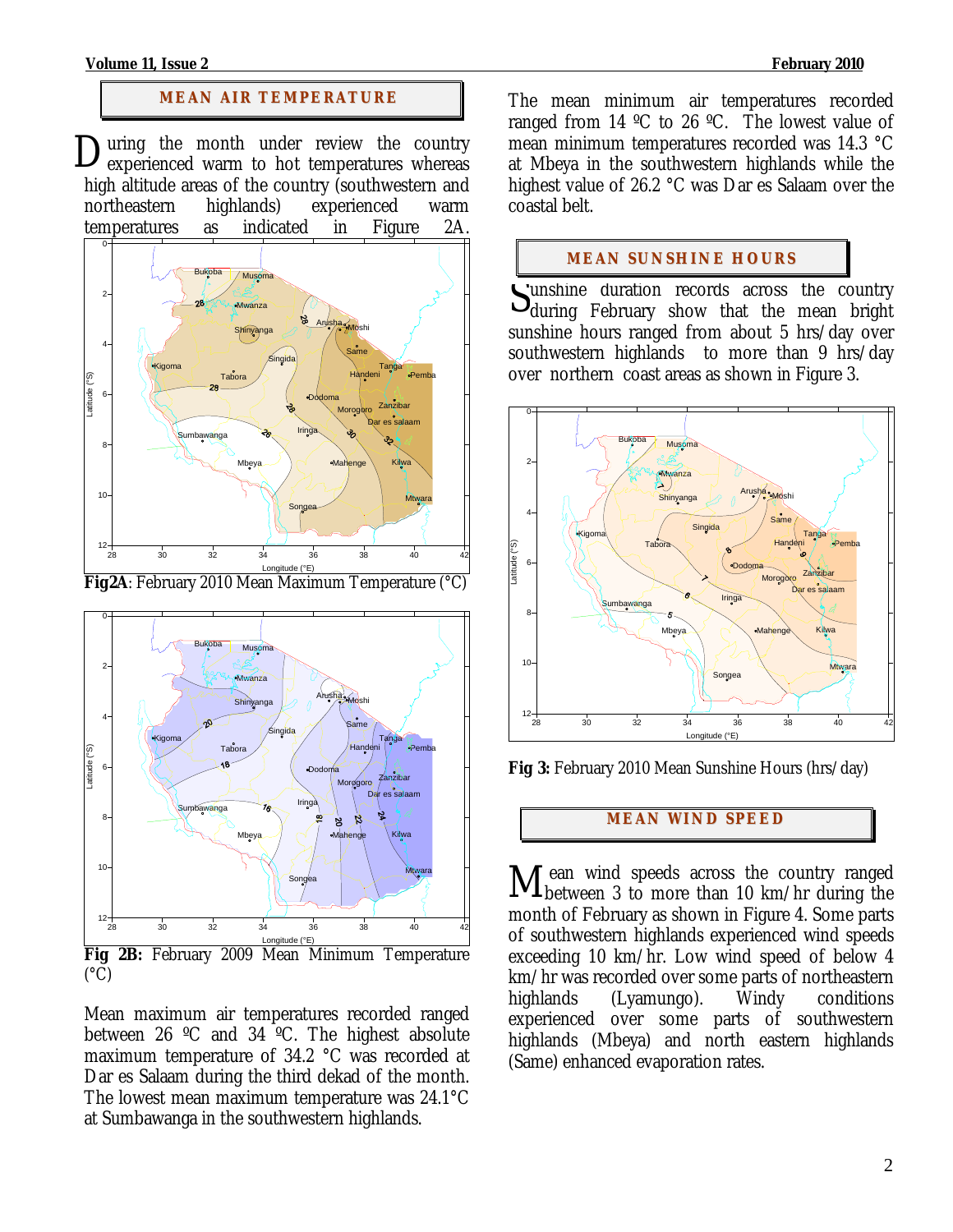



# **SATELLITE I NFORMATION**

Figure 5 depicts some improvement of vegetation<br>coverage during the first dekad of February 2010 coverage during the first dekad of February 2010 as Normalized Difference Vegetation Index (NDVI) from METEOSAT satellite sensor. In the first dekad of February 2010, the satellite depicted NDVI between high to very high indices over most parts of the northeastern highlands (Arusha, Kilimanjaro and Manyara), coastal belt, eastern parts of Shinyanga region, central (Dodoma and Singida regions), western (Kigoma and Tabora regions), and southwestern highlands due to soil moisture improvement as a result of the ongoing seasonal rains. Thus, there is more improvement of pasture and water for

#### livestock.



**Fig 5:** Vegetation condition during February 1-10, 2010

# **AGROMETEOROLOGICAL SUMMARY**

 $\sigma$  uitable conditions prevailed for land preparation  $S<sub>over</sub>$  bimodal areas of the country. Soil moisture supply during the period was adequate for crop development and weeding over unimodal areas. Status of most crop development across unimodal areas of the country was moderate with pockets of poor state as initially caused by excessive, delayed or poor supply of soil moisture mainly during early stages of the crops.

The crops were generally ranging from emergence to ripeness stages. The early planted maize and bean crops mainly over lower altitudes have reached ripeness stage for maize and harvesting for beans in moderate state. Second planting phase normally for beans over southwestern highlands is about to start, while paddy was at between transplanting and vegetative stages. Wheat over parts of Mbeya region was being planted as was for sorghum in Kongwa district in Dodoma region.